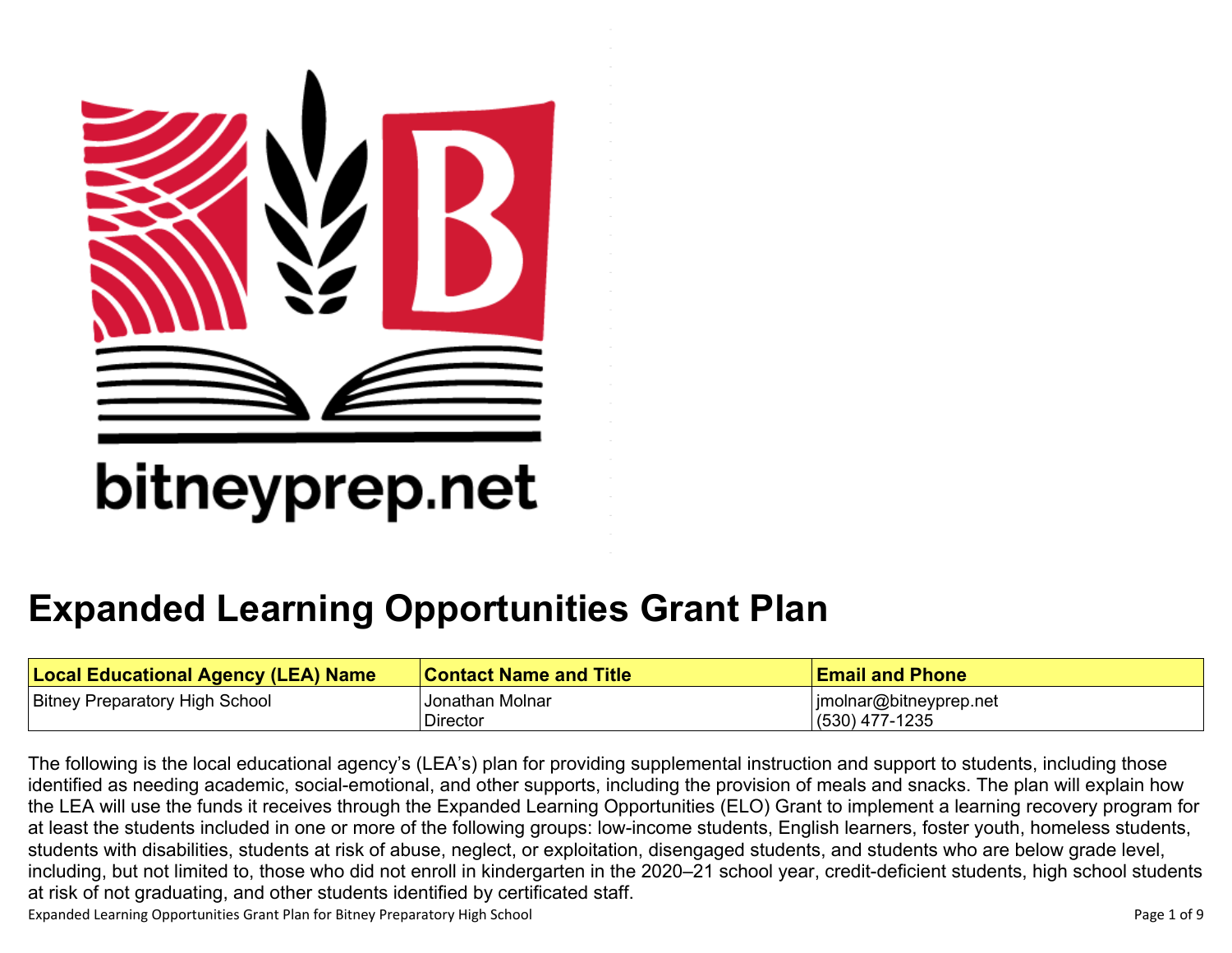### **[Plan Descriptions](#page-7-0)**

[A description of how parents, teachers, and school staff were involved in the development of the plan.](#page-7-1)

During Spring 2021, Bitney Prep's faculty and staff worked weekly to develop strategies and plans to address learning loss, the social &emotional impact and other issues that the COVID-19 pandemic had on our students. The entire staff had many discussions about priorities and avenues for expanded learning opportunites for our most at-risk student populations for the remainder of the 2020-2021 school year & for the coming school year. Input from students, parents, goverance board and school community members was sought through surveys and public meetings. This input was in alignment with what the staff had determined to be true and was used in developing the ELO Plan, as well as the 2021-2022 LCAP.

[A description of how students will be identified and the needs of students will be assessed.](#page-7-2)

This year, more than 64% of Bitney students qualify as low-income. Also enrolled are foster & homeless youth, at-risk students, students with disabliites and disengaged students. This is tracked through the School Pathways Student Information System (PLSIS). A list of 'Student Concerns' is maintained and greatest student needs are discussed at the weekly staff meetings. For academic intervention students were identified this year based upon low grades & credit deficiency. We will also begin the year with validated assessments of all students in English Language Arts & Mathematics to help determine areas of learning loss that will be mitigated through targeted intervention. Learning loss for students with IEPs, 504 Plans, foster students, students with economic need and students experiencing homelessness will be specifically targeted for tiered intervention.

All Bitney students will be surveyed at the beginning of the year through the Advisory Program to identify SEL and counseling needs. Supports for these needs will also be provided during the targeted intervention period.

[A description of how parents and guardians of students will be informed of the opportunities for supplemental instruction and support.](#page-7-3)

As we prepare to return to in-person learning this coming school year, parents and students will be provided with information about extended intervention and support through email, all-calls & through in-person community meetings. We want everyone in our community to know how we are strengthening our school program to help all of our students return to school and recover from the disruption of the previous year and a half. Through the Advisory Program we will schedule & meet with individual students and their parents in SSTs, 504s & IEPs, to develop specific plans to help students who have fallen behind to get back on track with credits and a clear pathway towards graduation.

[A description of the LEA's plan to provide supplemental instruction and support.](#page-7-4)

### On-line Edgenuity Curriculum

During the summer of 2021, returning Bitney students will have the opportunity to participate in credit recovery by taking one or more on-line courses through a curriculum provider called Edgenuity. This on-line platform allows students to take high school classes in a credit recovery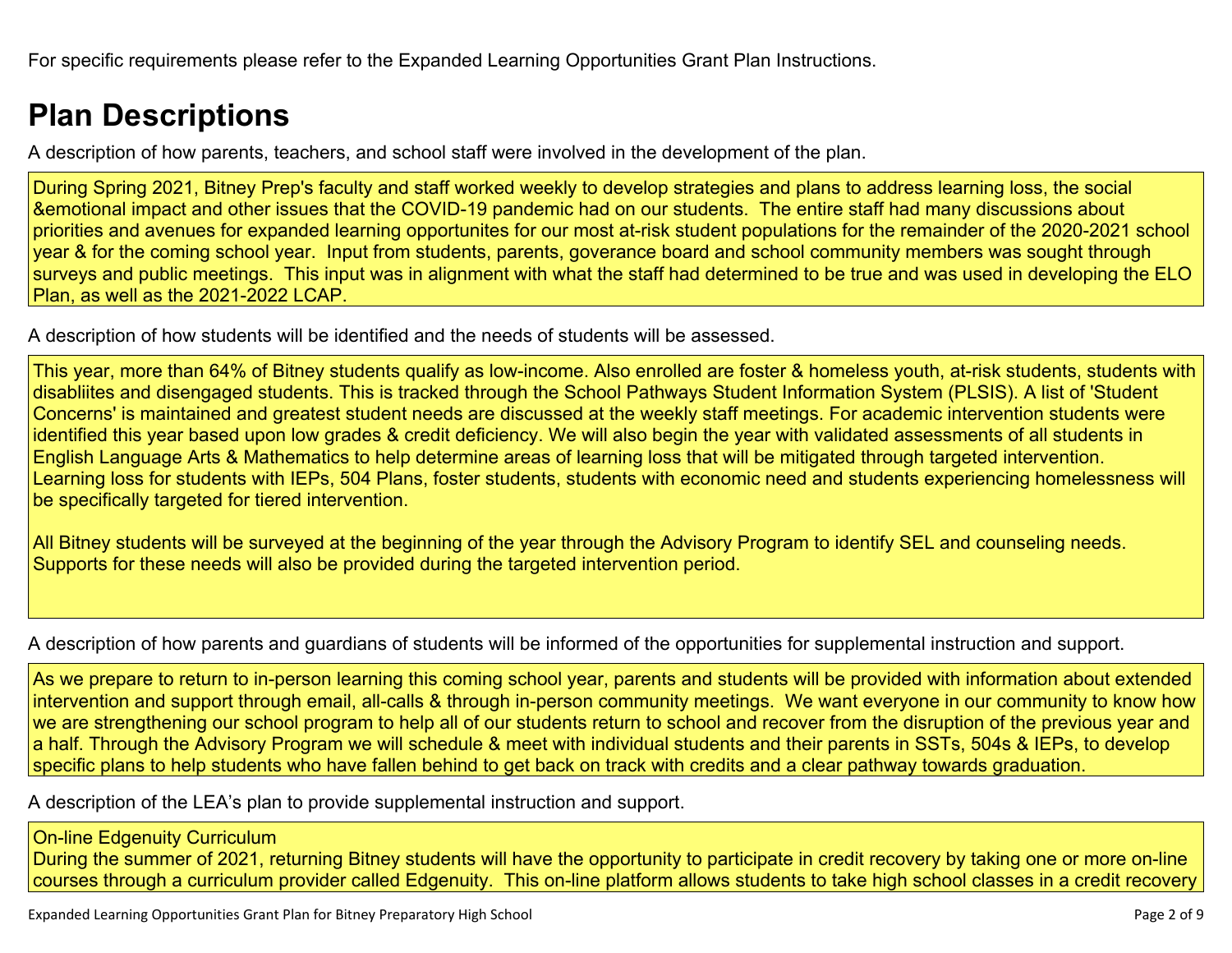mode. Students take an assessment at the beginning of each unit in the course, their score on the assessment is used to target the areas of the course curriculum that they have not yet mastered. Edgenuity will also be available to students during the 2021-2022 school year. During the school year, students will be able to take Edgenuity courses for acceleration and enrichment. Students taking Edgenuity courses are supervised and supported by the Bitney teacher who is credentialed in that subject.

#### Scheduled Intervention Classes

The class schedule for Bitney Prep has been modified for the 2021-2022 school year to include a full intervention period for all students on Mondays, Tuesdays, Thursdays, and Fridays. During this period, students will be assigned to a content area teacher to receive additional help in current classes and to work on credit recovery. During the 2020-2021 school year, many impacted students (including homeless students, economically disadvantaged students, IEP students and students impacted by the extended period of distance learning) had significant success passing classes and completing credit recovery courses through targeted intervention.

#### Supplemental Mathematics Texts and Targeted Mathematics Tutoring

Bitney's Mathematics Department has identified and is purchasing alternative mathematics texts to support students who are struggling in pre-algebra and Algebra I. These materials will be used for targeted support and remediation for students identified as underperforming in these foundational mathematics classes. The Mathematics Department will also use the Star Renaissance validated testing platform to assess all students, which will identify specific areas of needed remediation for individual students. Bitney employs an experienced math tutor to assist students who are struggling at all levels of math who will provide individual & small group tutoring both in a Math Lab and during the daily intervention period.

#### Social-Emotional Support and Counseling for Students

During the Spring of 2021, six members of the Bitney staff participated in an extended SEL training sponsored by the Nevada County Superintendent of Schools Office. This training supported ongoing planning to enhance the SEL component that already is a significant part of Bitney's Advisory Program. There is currently a specific SEL curriculum available that our teachers and students have access to through Edgenuity. We are looking for additional SEL instructional materials that are formatted specifically for in-person instruction. For the coming year we are going to focus upon targeted support for students who have been disproportionately impacted by the COVID-19 pandemic. Bitney's staff is working on tiered intervention for students experiencing emotion and social stress. Bitney will use ELO funding to provide therapeutic counseling for students.

### Supplemental Food Support

Bitney has a high percentage of economically disadvantaged students. Adequate food access is a problem for our impacted students. During the 2020-2021 school year, Bitney partnered with the United Way to provide a food pantry on campus. This program was successful in providing both students and families with supplemental food access, at school and at home. This was a wonderful resource for our families in the 20/21 school year that we will continue in 21/22. We will also be work with the Environmental Health Department to complete our permitting, so that we will be able to serve more substantial meals to our students during school hours.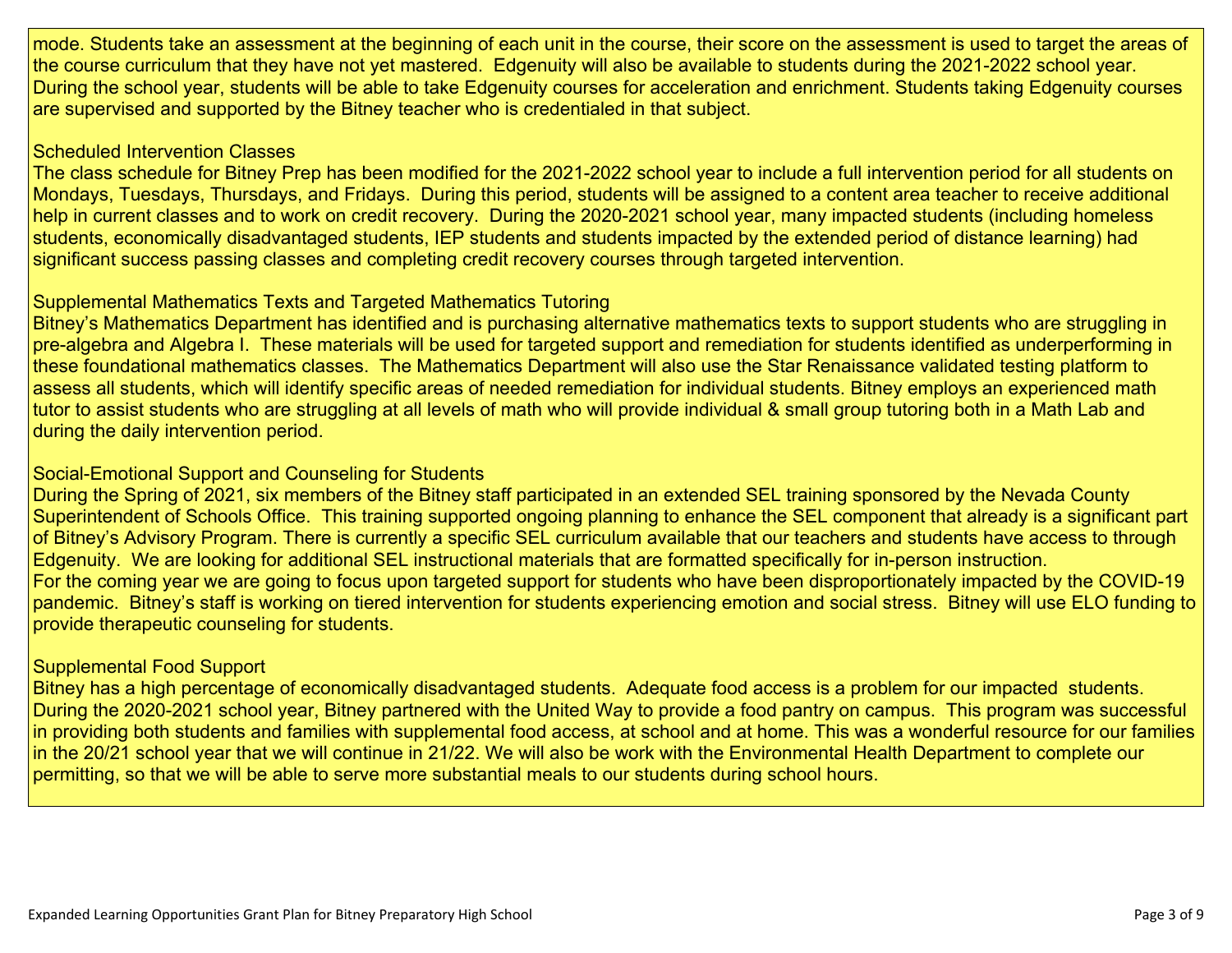### **[Expenditure Plan](#page-8-0)**

The following table provides the LEA's expenditure plan for how it will use ELO Grant funds to support the supplemental instruction and support strategies being implemented by the LEA.

| <b>Supplemental Instruction and Support Strategies</b>                                                                                                    | <b>Planned Expenditures</b> | <b>Actual Expenditures</b> |
|-----------------------------------------------------------------------------------------------------------------------------------------------------------|-----------------------------|----------------------------|
| Extending instructional learning time                                                                                                                     | \$0                         |                            |
| Accelerating progress to close learning gaps through the implementation, expansion,<br>or enhancement of learning supports                                | \$0                         |                            |
| Integrated student supports to address other barriers to learning                                                                                         | \$0                         |                            |
| Community learning hubs that provide students with access to technology, high-speed<br>internet, and other academic supports                              | \$0                         |                            |
| Supports for credit deficient students to complete graduation or grade promotion<br>requirements and to increase or improve students' college eligibility | \$0                         |                            |
| Additional academic services for students                                                                                                                 | \$50,327.00                 |                            |
| Training for school staff on strategies to engage students and families in addressing<br>students' social-emotional health and academic needs             | \$11,000.00                 |                            |
| <b>Total Funds to implement the Strategies</b>                                                                                                            | \$61,327.00                 |                            |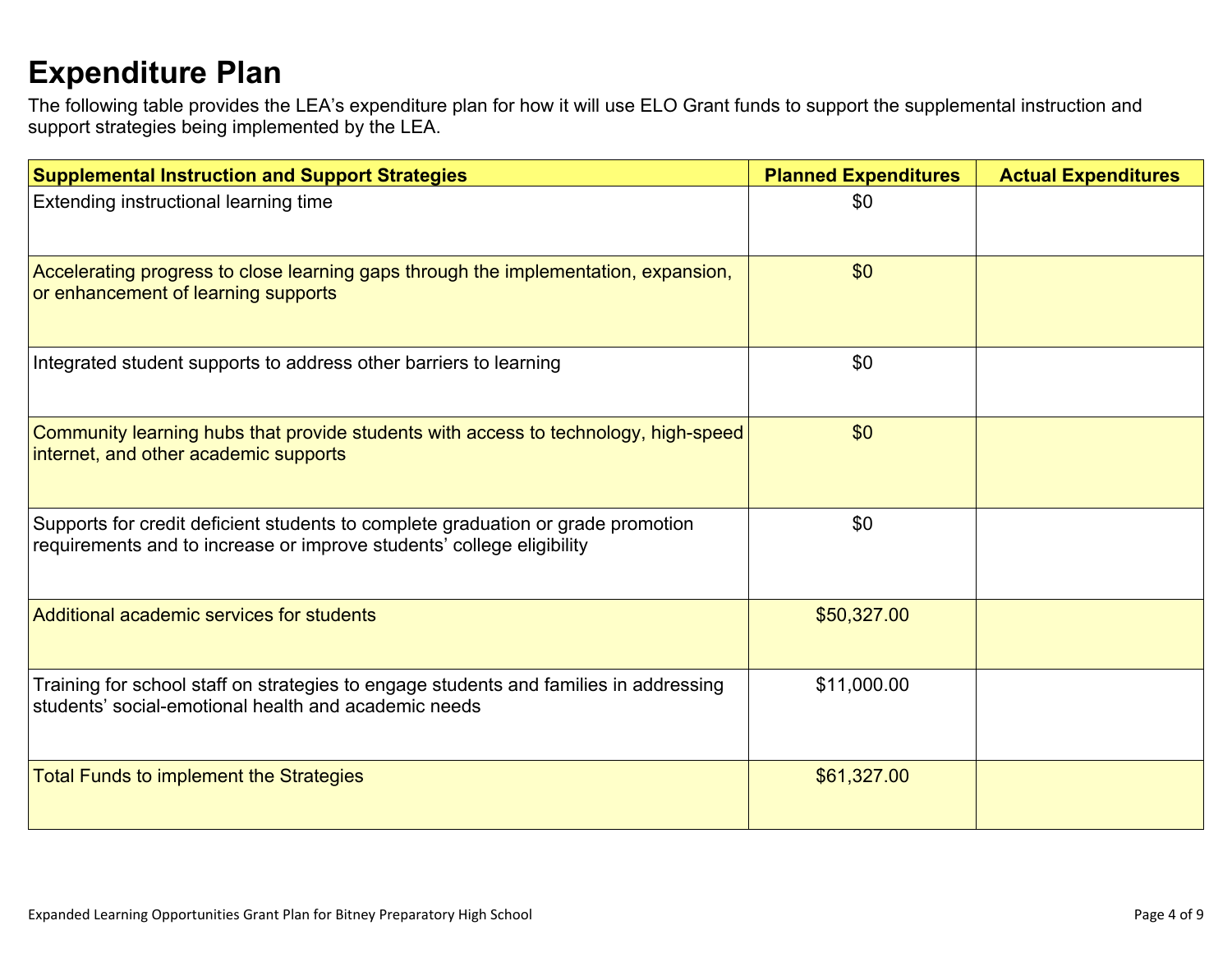[A description of how ELO Grant funds are being coordinated with other federal Elementary and Secondary School Emergency Relief Funds](#page-8-1)  [received by the LEA.](#page-8-1)

The other Covid-19 Emergency Relief funds that were received in the 20/21 school year, were used to keep students with greatest need more connected and engaged during the pandemic. The programs that we put in place during this school year, will be continued, increased and improved for the 21/22 school year.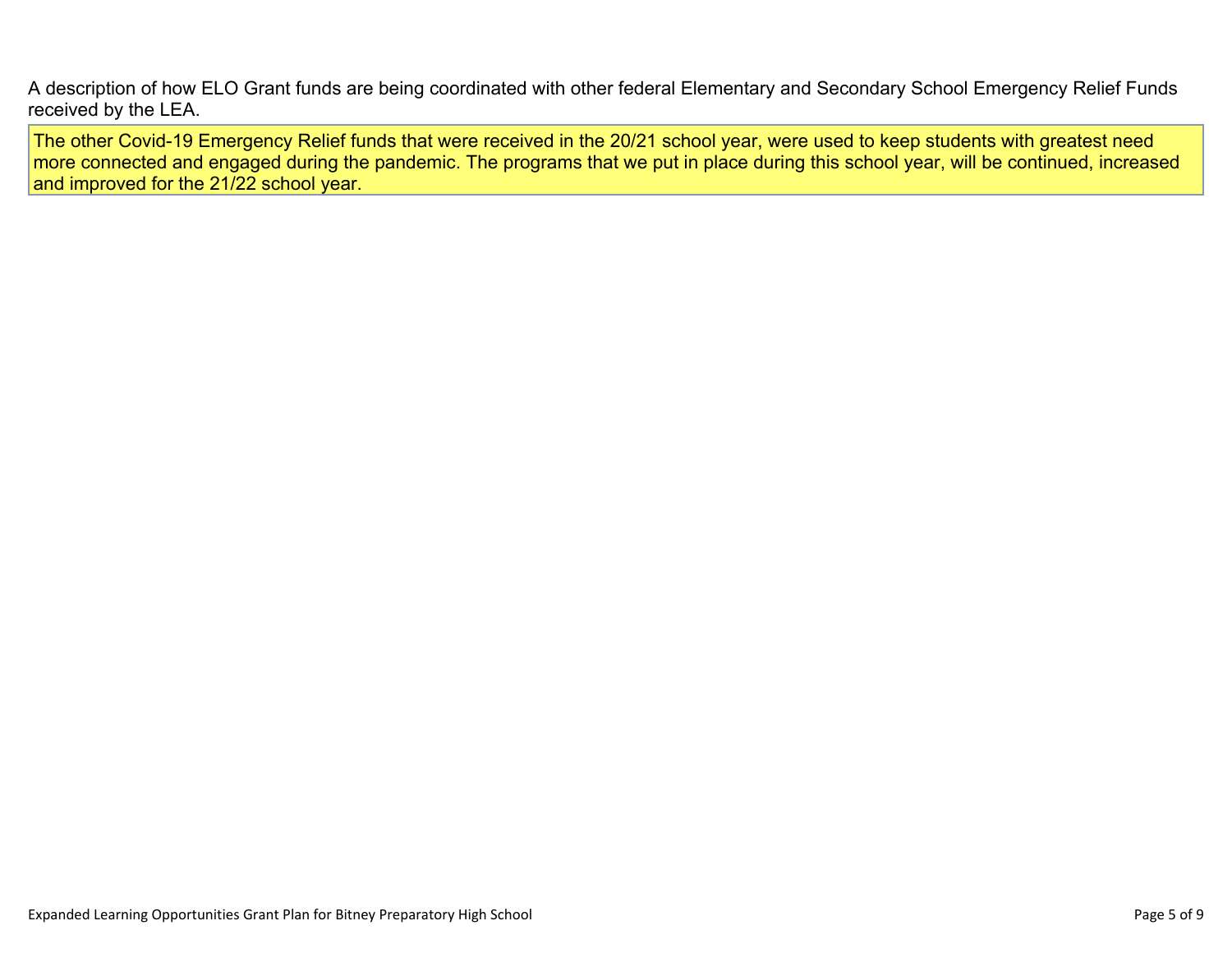### <span id="page-5-0"></span>**Expanded Learning Opportunities Grant Plan Instructions: Introduction**

The Expanded Learning Opportunities Grant Plan must be completed by school districts, county offices of education, or charter schools, collectively referred to as Local Educational Agencies (LEAs), that receive Expanded Learning Opportunities (ELO) Grant funds under California *Education Code* (*EC*) Section 43521(b). The plan must be adopted by the local governing board or body of the LEA at a public meeting on or before June 1, 2021, and must be submitted to the county office of education, the California Department of Education, or the chartering authority within five days of adoption, as applicable. The plan must be updated to include the actual expenditures by December 1, 2022.

*For technical assistance related to the completion of the Expanded Learning Opportunities Grant Plan, please contact [ELOGrants@cde.ca.gov](mailto:ELOGrants@cde.ca.gov).<mailto:lcff@cde.ca.gov>*

### **Instructions: Plan Requirements**

An LEA receiving ELO Grant funds under *EC* Section 43521(b) is required to implement a learning recovery program that, at a minimum, provides supplemental instruction, support for social and emotional well-being, and, to the maximum extent permissible under the guidelines of the United States Department of Agriculture, meals and snacks to, at a minimum, students who are included in one or more of the following groups:

- low-income.
- English learners,
- foster youth,
- homeless students.
- students with disabilities.
- students at risk of abuse, neglect, or exploitation,
- disengaged students, and
- students who are below grade level, including, but not limited to, those who did not enroll in kindergarten in the 2020–21 school year, creditdeficient students, high school students at risk of not graduating, and other students identified by certificated staff.

For purposes of this requirement

- "Supplemental instruction" means the instructional programs provided in addition to and complementary to the LEAs regular instructional programs, including services provided in accordance with an individualized education program (IEP).
- "Support" means interventions provided as a supplement to those regularly provided by the LEA, including services provided in accordance with an IEP, that are designed to meet students' needs for behavioral, social, emotional, and other integrated student supports, in order to enable students to engage in, and benefit from, the supplemental instruction being provided.
- "Students at risk of abuse, neglect, or exploitation" means students who are identified as being at risk of abuse, neglect, or exploitation in a written referral from a legal, medical, or social service agency, or emergency shelter.

*EC* Section 43522(b) identifies the seven supplemental instruction and support strategies listed below as the strategies that may be supported with ELO Grant funds and requires the LEA to use the funding only for any of these purposes. LEAs are not required to implement each supplemental instruction and support strategy; rather LEAs are to work collaboratively with their community partners to identify the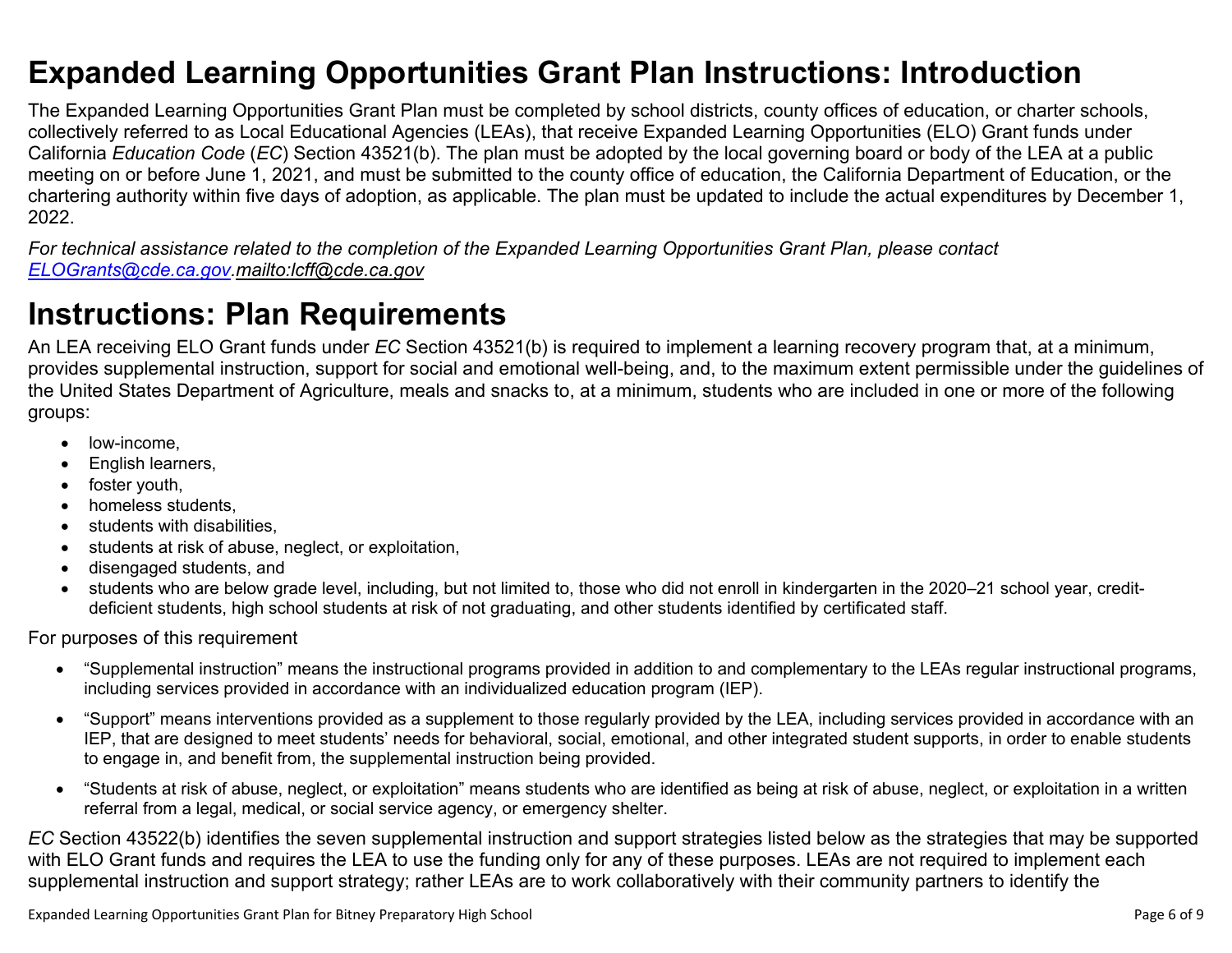supplemental instruction and support strategies that will be implemented. LEAs are encouraged to engage, plan, and collaborate on program operation with community partners and expanded learning programs, and to leverage existing behavioral health partnerships and Medi-Cal billing options in the design and implementation of the supplemental instruction and support strategies being provided (*EC* Section 43522[h]).

The seven supplemental instruction and support strategies are:

- 1. Extending instructional learning time in addition to what is required for the school year by increasing the number of instructional days or minutes provided during the school year, providing summer school or intersessional instructional programs, or taking any other action that increases the amount of instructional time or services provided to students based on their learning needs.
- 2. Accelerating progress to close learning gaps through the implementation, expansion, or enhancement of learning supports including, but not limited to, any of the following:
	- a. Tutoring or other one-on-one or small group learning supports provided by certificated or classified staff.
	- b. Learning recovery programs and materials designed to accelerate student academic proficiency or English language proficiency, or both.
	- c. Educator training, for both certificated and classified staff, in accelerated learning strategies and effectively addressing learning gaps, including training in facilitating quality and engaging learning opportunities for all students.
- 3. Integrated student supports to address other barriers to learning, such as the provision of health, counseling, or mental health services, access to school meal programs, before and after school programs, or programs to address student trauma and social-emotional learning, or referrals for support for family or student needs.
- 4. Community learning hubs that provide students with access to technology, high-speed internet, and other academic supports.
- 5. Supports for credit deficient students to complete graduation or grade promotion requirements and to increase or improve students' college eligibility.
- 6. Additional academic services for students, such as diagnostic, progress monitoring, and benchmark assessments of student learning.
- 7. Training for school staff on strategies, including trauma-informed practices, to engage students and families in addressing students' socialemotional health needs and academic needs.

As a reminder, *EC* Section 43522(g) requires that all services delivered to students with disabilities be delivered in accordance with an applicable IEP.

### **Fiscal Requirements**

The following fiscal requirements are requirements of the ELO grant, but they are not addressed in this plan. Adherence to these requirements will be monitored through the annual audit process.

- The LEA must use at least 85 percent (85%) of its apportionment for expenditures related to providing in-person services in any of the seven purposes described above.
- The LEA must use at least 10 percent (10%) of the funding that is received based on LCFF entitlement to hire paraprofessionals to provide supplemental instruction and support through the duration of this program, with a priority for full-time paraprofessionals. The supplemental instruction and support provided by the paraprofessionals must be prioritized for English learners and students with disabilities. Funds expended to hire paraprofessionals count towards the LEAs requirement to spend at least 85% of its apportionment to provide in-person services.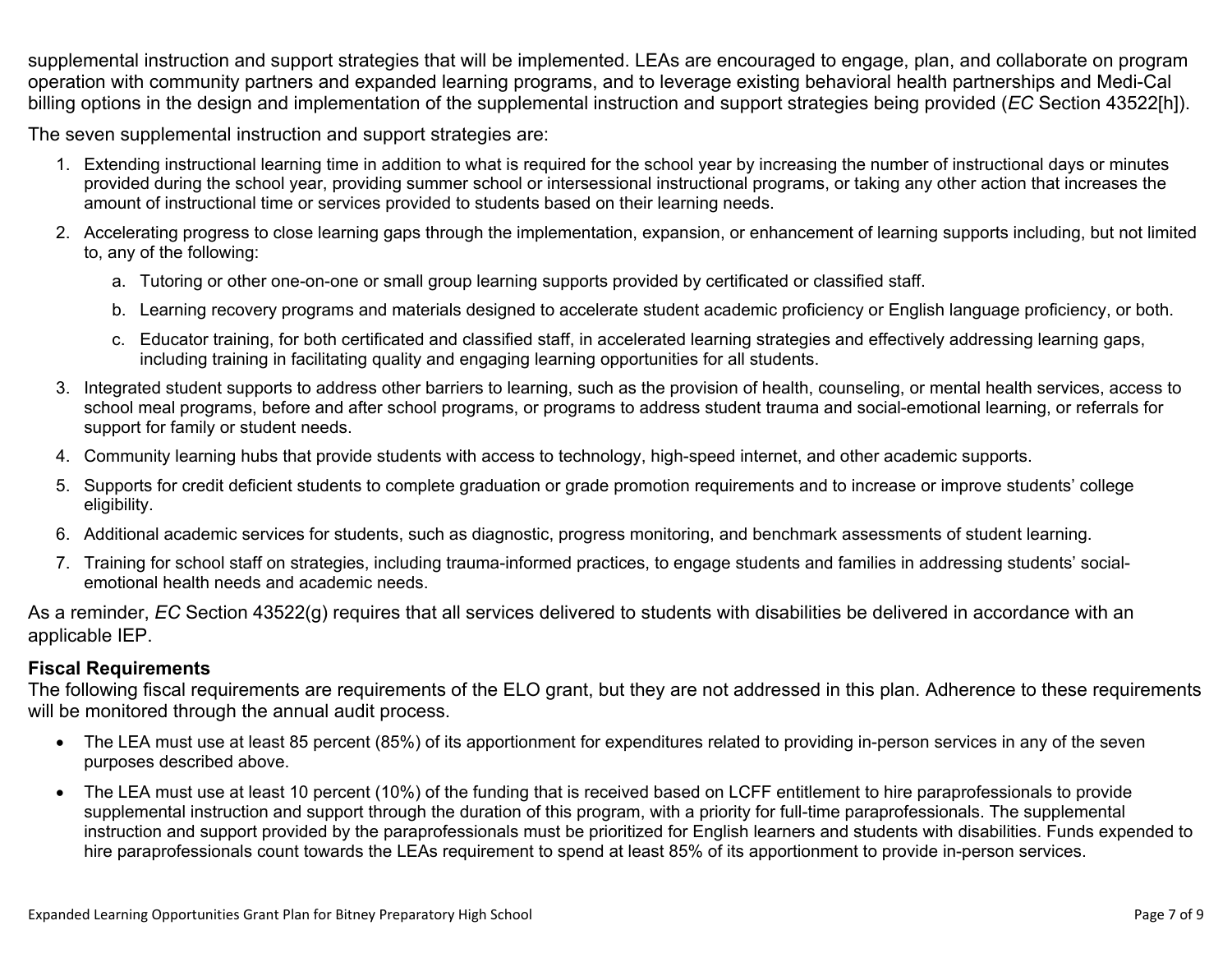<span id="page-7-0"></span>• An LEA may use up to 15 percent (15%) of its apportionment to increase or improve services for students participating in distance learning or to support activities intended to prepare the LEA for in-person instruction, before in-person instructional services are offered.

### **Instructions: Plan Descriptions**

Descriptions provided should include sufficient detail yet be sufficiently succinct to promote a broad understanding among the LEA's local community.

#### <span id="page-7-1"></span>**A description of how parents, teachers, and school staff were involved in the development of the plan**

Describe the process used by the LEA to involve, at a minimum, parents, teachers, and school staff in the development of the Expanded Learning Opportunities Grant Plan, including how the LEA and its community identified the seven supplemental instruction and support strategies that will be implemented. LEAs are encouraged to engage with community partners, expanded learning programs, and existing behavioral health partnerships in the design of the plan.

#### <span id="page-7-2"></span>**A description of how parents and guardians of students will be informed of the opportunities for supplemental instruction and support.**

Describe the LEA's plan for informing the parents and guardians of students identified as needing supplemental instruction and support of the availability of these opportunities, including an explanation of how the LEA will provide this information in the parents' and guardians' primary languages, as applicable.

### <span id="page-7-3"></span>**A description of how students will be identified and the needs of students will be assessed**

Describe the LEA's plan for identifying students in need of academic, social-emotional, and other integrated student supports, including the LEA's plan for assessing the needs of those students on a regular basis. The LEA's plan for assessing the academic needs of its students may include the use of diagnostic and formative assessments.

As noted above in the Plan Requirements, "other integrated student supports" are any supports intended to address barriers to learning, such as the provision of health, counseling, or mental health services, access to school meal programs, before and after school programs, or programs to address student trauma and social-emotional learning, or referrals for support for family or student needs.

### <span id="page-7-4"></span>**A description of the LEA's plan to provide supplemental instruction and support**

Describe the LEA's plan for how it will provide supplemental instruction and support to identified students in the seven strategy areas defined in the Plan Requirements section. As a reminder, the LEA is not required to implement each of the seven strategies; rather the LEA will to work collaboratively with its community to identify the strategies that will be implemented. The plan must include a description of how supplemental instruction and support will be provided in a tiered framework that bases universal, targeted, and intensive supports on students' needs for academic, social-emotional, and other integrated student supports. The plan must also include a description of how the services will be provided through a program of engaging learning experiences in a positive school climate.

As a reminder, *EC* Section 43522(g) requires that all services delivered to students with disabilities be delivered in accordance with an applicable individualized education program. Additionally, LEAs are encouraged to collaborate with community partners and expanded learning programs, and to leverage existing behavioral health partnerships and Medi-Cal billing options in the implementation of, this plan (*EC*  Section 43522[h]).